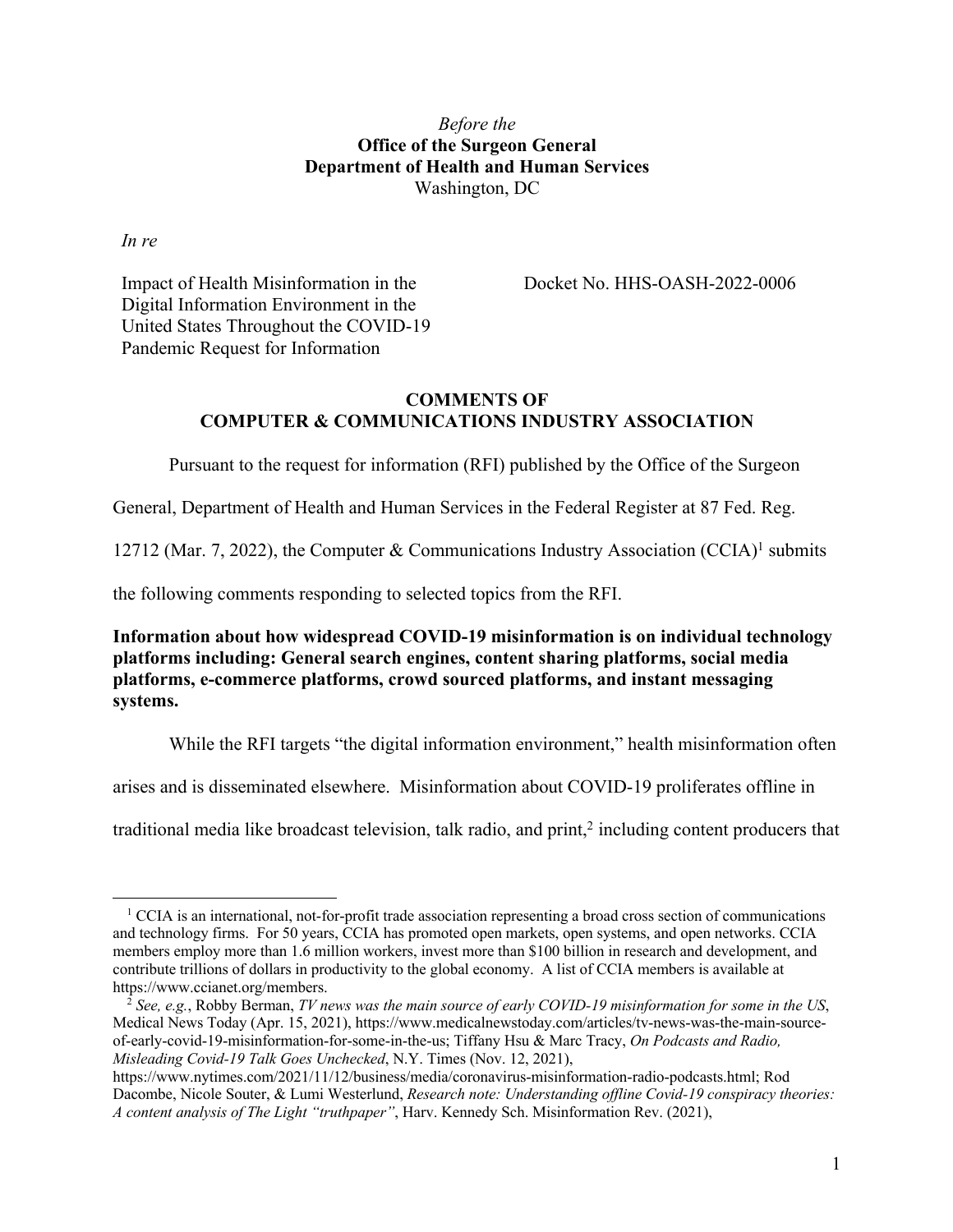hold themselves out as news publishers.<sup>3</sup> Furthermore, stories that may circulate on social media often originate from other media sources.<sup>4</sup> Accordingly, the RFI should not be artificially confined to one sector.

Digital services' robust trust and safety policies set them apart from other industries in the information space like payment processors or news publishers, which tend to only have content moderation on their websites for comments. As discussed *infra*, the digital sector has some of the most advanced mechanisms for addressing problematic content in the business community.

## **Information about COVID-19 misinformation policies on individual technology platforms.**

Leading digital services are committed to ensuring consumer trust and safety online.<sup>5</sup>

Responsible services invest heavily in combating illegal and dangerous content, including

misinformation about the ongoing public health crisis, and take aggressive steps to uphold their

terms of service, with content moderation at scale requiring a mix of automated tools and human review.

Digital services have "robust" COVID-19 misinformation policies, as a federal judge found last week.<sup>6</sup> Throughout the pandemic, digital services have announced and strengthened

https://misinforeview.hks.harvard.edu/article/research-note-understanding-offline-covid-19-conspiracy-theories-acontent-analysis-of-the-light-truthpaper/.

<sup>3</sup> Philip Bump, *The unique role of Fox News in the misinformation universe*, Washington Post (Nov. 8, 2021), https://www.washingtonpost.com/politics/2021/11/08/unique-role-fox-news-misinformation-universe/; Liz Hamel et al., *KFF COVID-19 Vaccine Monitor: Media and Misinformation* (Nov. 8, 2021), https://www.kff.org/coronaviruscovid-19/poll-finding/kff-covid-19-vaccine-monitor-media-and-misinformation/.

<sup>4</sup> Felix Simon et al., *Types, sources, and claims of COVID-19 misinformation*, Reuters Institute for the Study of Journalism (Apr. 7, 2020), https://reutersinstitute.politics.ox.ac.uk/types-sources-and-claims-covid-19 misinformation.

<sup>5</sup> Margaret Harding McGill, *Tech giants list principles for handling harmful content*, Axios (Feb. 18, 2021), https://www.axios.com/tech-giants-list-principles-for-handling-harmful-content-5c9cfba9-05bc-49ad-846abaf01abf5976.html; *see generally* Digital Trust & Safety Partnership, https://dtspartnership.org/ (last visited May 2, 2022).

<sup>6</sup> *Berenson v. Twitter*, No. 3:21-cv-09818-WHA, 2022 WL 1289049 (N.D. Cal. Apr. 29, 2022), at \*2 (stating that "Twitter constructed a robust five-strike COVID-19 misinformation policy. . . .").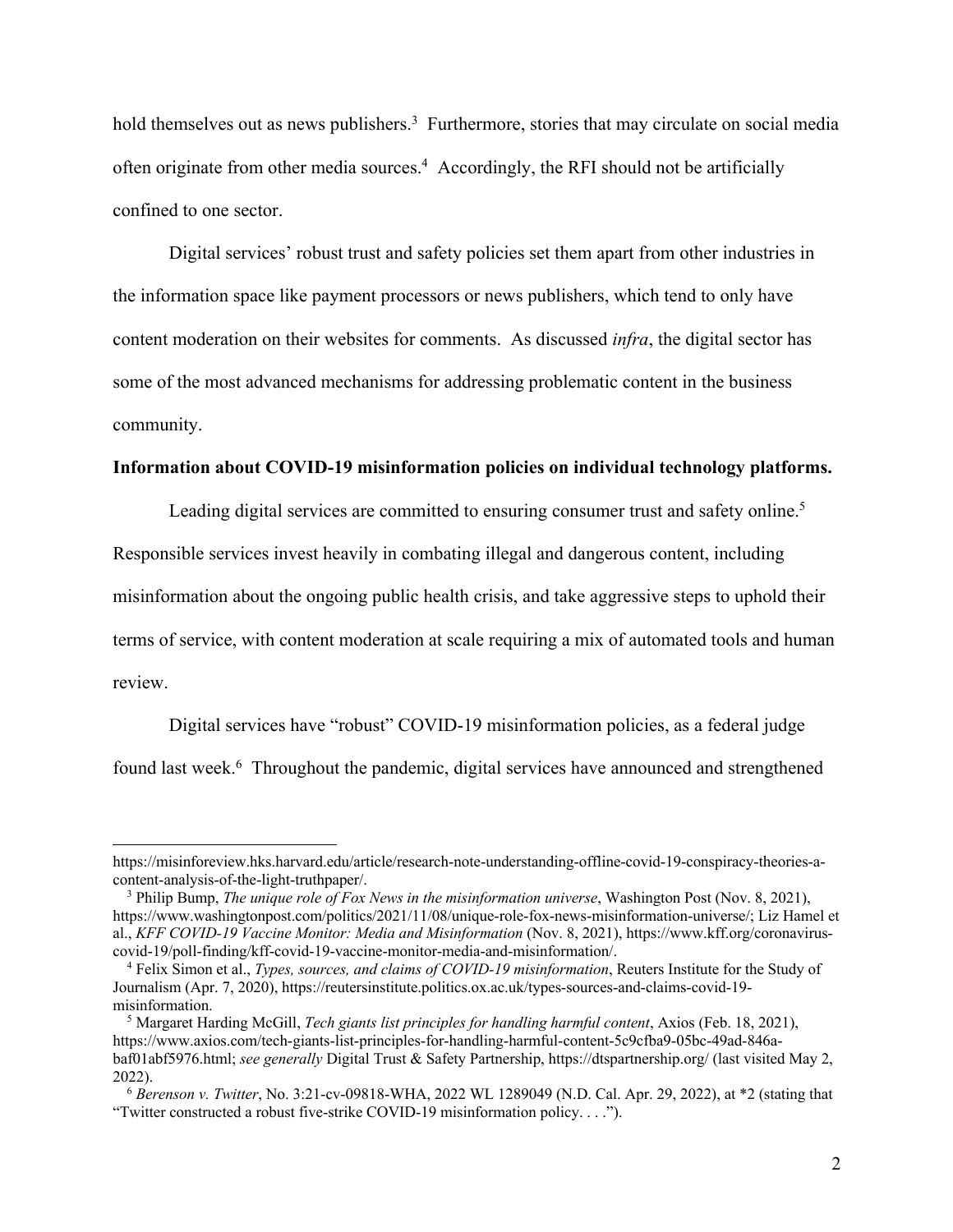policies to combat COVID-19 misinformation and promote authoritative public health information and resources, including expanding existing vaccine misinformation policies and amplifying medical voices;7 banning content that spreads false or misleading health-related information that has a serious potential to cause public harm;<sup>8</sup> implementing a strike system for enforcement of medical misinformation policies, including reducing the visibility of content and permanent suspension for repeated violations;9 limiting the spread of misinformation through limits on forwarding messages, warning labels, and notifications if they've interacted with content that is later removed for violating COVID-19 misinformation policies;<sup>10</sup> removing misinformation that repeats false health information widely debunked by the CDC and  $WHO<sup>11</sup>$ disallowing medical misinformation that contradicts local health authorities' guidance on treatment, prevention, diagnosis, transmission, social distancing and self-isolation guidelines, or

<sup>7</sup> Pinterest, *Pinterest announces new initiatives to fight against COVID-19 vaccine misinformation* (Mar. 11, 2021), https://newsroom.pinterest.com/en/post/pinterest-announces-new-initiatives-to-fight-against-covid-19 vaccine-misinformation; Pinterest, *Health misinformation*, https://help.pinterest.com/en/article/healthmisinformation (last visited Apr. 28, 2022).

<sup>8</sup> Michael Cheah, *Important updates to our content guidelines for 2020*, Vimeo (May 21, 2020), https://vimeo.com/blog/post/content-guidelines-2020-covid/; Erika Barros, *Important updates to our content policies for 2020*, Vimeo (Oct. 9, 2020), https://vimeo.com/blog/post/2020-terms-of-service-guidelines/.

<sup>9</sup> Twitter Safety, *Updates to our work on COVID-19 vaccine misinformation* (Mar. 1, 2021), https://blog.twitter.com/en\_us/topics/company/2021/updates-to-our-work-on-covid-19-vaccinemisinformation; Twitter Inc., *Coronavirus: Staying safe and informed on Twitter* (Jan. 12, 2021), https://blog.twitter.com/en\_us/topics/company/2020/covid-19, Twitter Help Center, *COVID-19 misleading information policy*, https://help.twitter.com/en/rules-and-policies/medical-misinformation-policy (last visited May 2, 2022). *See also Berenson v. Twitter* at \*1 ("As the pandemic continued and to protect the public, Twitter began crafting specific community standards to limit COVID-19 misinformation on the platform. These content moderation policies included takedown procedures for, e.g., ineffective treatments and false diagnostic criteria, as well as measures for 'labelling' information as 'misleading.' . . . Twitter announced a five-strike policy as part of its COVID-19 misinformation guidelines on March 1, 2021.").

<sup>10</sup> Nick Clegg, *Combating COVID-19 Misinformation Across Our Apps*, Meta (Mar. 25, 2020), https://about.fb.com/news/2020/03/combating-covid-19-misinformation/; Guy Rosen, *An Update on Our Work to Keep People Informed and Limit Misinformation About COVID-19*, Meta (Apr. 16, 2020), https://about.fb.com/news/2020/04/covid-19-misinfo-update/; Aïda Ndiaye, *Together Against Covid-19 Misinformation: A New Campaign in Collaboration with the WHO*, Meta for Media (Mar. 10, 2021), https://www.facebook.com/formedia/blog/together-against-covid-19-misinformation-a-new-campaign-inpartnership-with-the-who; Meta, *Responding to COVID-19*, https://about.facebook.com/actions/responding-tocovid-19/ (last visited May 2, 2022)

<sup>11</sup> Instagram, *COVID-19 and Vaccine Policy Updates and Protections*, https://help.instagram.com/697825587576762 (last visited May 2, 2022).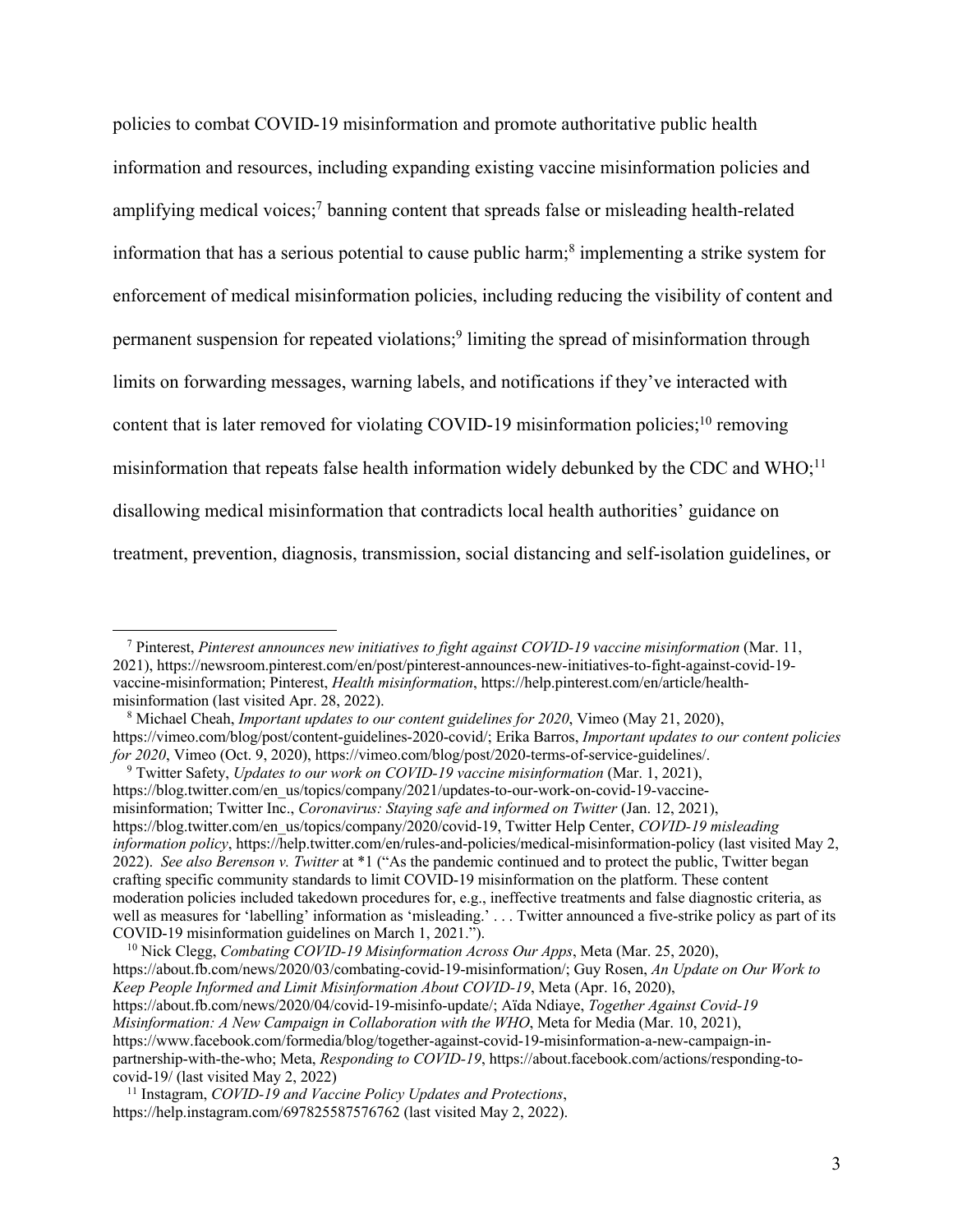the existence of COVID-19;<sup>12</sup> funding projects debunking vaccine misinformation with fact checks;<sup>13</sup> supporting and hosting authoritative scientific COVID-19 research and data online;<sup>14</sup> banning "harmful misinformation superspreaders," including health misinformation and widespread conspiracy theories related to dangerous treatments, COVID-19, and vaccine misinformation;<sup>15</sup> only permitting apps related to COVID-19 with reputable data sources;<sup>16</sup> banning COVID-19 denial forums and falsifiable health information that has been manipulated and presented to mislead;<sup>17</sup> not allowing creators that repeatedly use unfounded or debunked theories to argue against broadly supported public health measures;<sup>18</sup> prohibiting ads that exploit the COVID-19 crisis for commercial gain, spread misinformation or might pose a danger to users' safety;<sup>19</sup> and disallowing posting or promoting content that attempts to sway opinion on COVID-19 through the use of sensationalized, alarmist, or hyperbolic language, or that repeats widely-debunked health claims, unsubstantiated rumors, or conspiratorial narratives.<sup>20</sup>

<sup>14</sup> Amazon Staff, *Amazon's COVID-19 blog* (last updated Mar. 4, 2022),

<sup>12</sup> YouTube, *COVID-19 medical misinformation policy*, https://support.google.com/youtube/answer/9891785 (last visited May 2, 2022).

<sup>13</sup> Alexios Mantzarlis, *An open fund for projects debunking vaccine misinformation*, Google News Initiative (Jan. 12, 2021), https://blog.google/outreach-initiatives/google-news-initiative/open-fund-projects-debunking-vaccinemisinformation/.

https://www.aboutamazon.com/news/company-news/amazons-covid-19-blog-updates-on-how-were-responding-tothe-crisis.

<sup>15</sup> Kim Lyons, *Twitch has a new policy that will ban 'harmful misinformation superspreaders'*, The Verge (Mar. 3, 2022), https://www.theverge.com/2022/3/3/22960269/twitch-new-misinformation-policy-ban-covid; Twitch, *Preventing Harmful Misinformation Actors on Twitch*, https://safety.twitch.tv/s/safety-

news/detail?language=en\_US&post=Preventing-Misinformation-Actors-from-Using-Twitch (last visited May 2, 2022).

<sup>16</sup> *Ensuring the Credibility of Health & Safety Information*, Apple Developer (Mar. 14, 2020), https://developer.apple.com/news/?id=03142020a.

<sup>&</sup>lt;sup>17</sup> Rishi Iyengar, *Reddit takes action against groups spreading Covid misinformation*, CNN Business (Sept. 1, 2021), https://www.cnn.com/2021/09/01/tech/reddit-covid-misinformation-ban/index.html; Reddit Security, *COVID denialism and policy clarifications* (Sept. 1, 2021),

https://www.reddit.com/r/redditsecurity/comments/pfyqqn/covid\_denialism\_and\_policy\_clarifications/. <sup>18</sup> Patreon, *An Update to Patreon's Policies on COVID-19-Related Medical Misinformation* (Feb. 16, 2021),

https://blog.patreon.com/an-update-to-patreons-policies-on-covid-19-related-medical-misinformation.

<sup>&</sup>lt;sup>19</sup> David Elliott, *Promoting trusted information in response to COVID-19*, Microsoft On The Issues (Apr. 10, 2020), https://news.microsoft.com/on-the-issues/2020/04/10/bing-linkedin-covid-19/.

<sup>20</sup> Alex Anderson, *Addressing Health Misinformation*, Discord Blog (Feb. 25, 2022), https://discord.com/blog/addressing-health-misinformation.